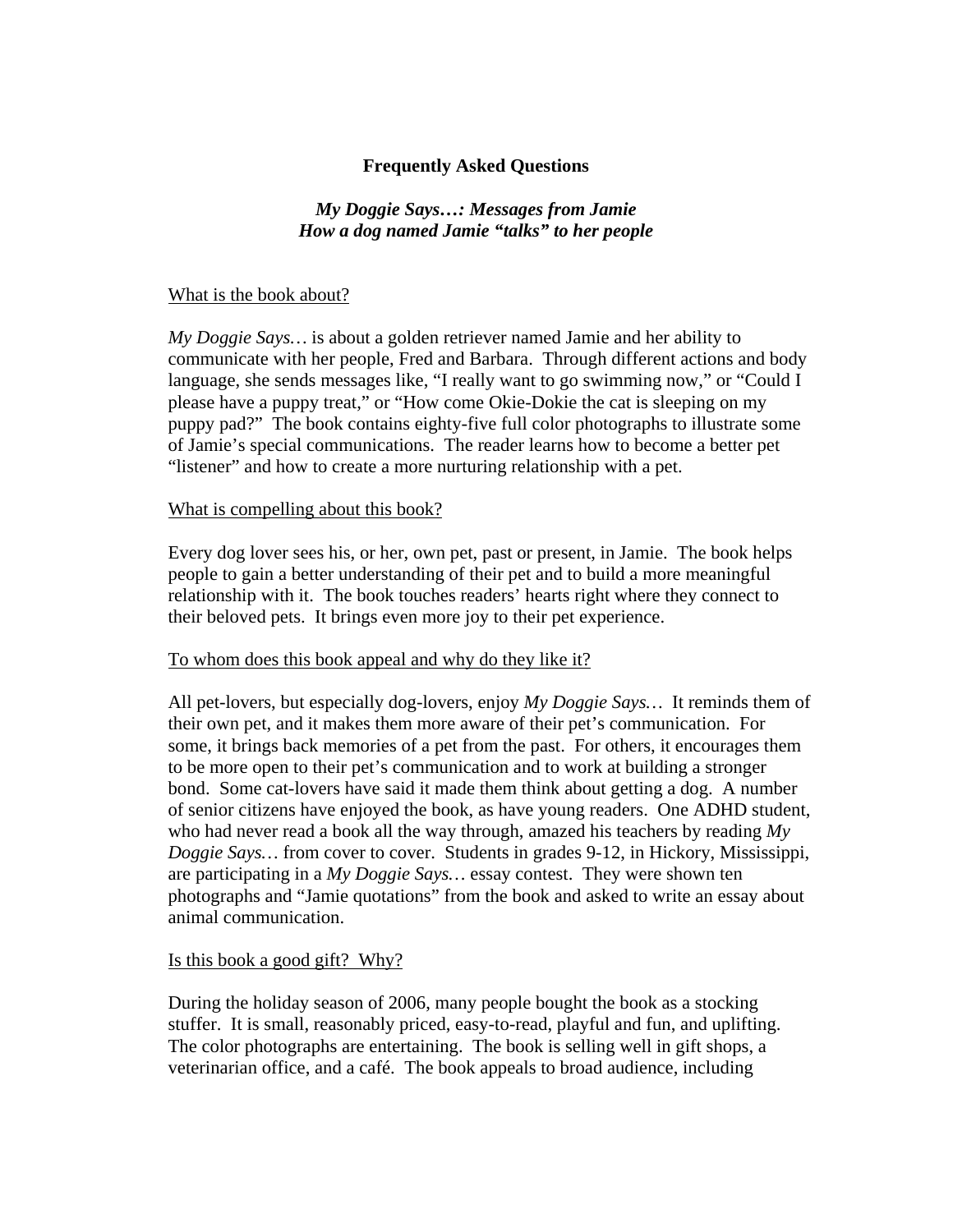children and senior citizens. Many people have bought copies for their dog-loving friends.

### Why is this book unique?

The author is not aware of any other book that has the combination of full color photographs and stories about dog communication. There are books that interpret dogs' body language. "If the tail wags this way, it means X. If the ears are slanted this way, it means Y." *My Doggie Says…* is not a literal interpretation of dog body language. It is a playful, photographic and loving decoding of Jamie's messages. These are full- sentence messages like "can we please go to the lake now, so I can swim and retrieve my *floppy* (floating flying saucer)?" The book teaches the reader, by example, how to be a better "listener" to a pet's messages, and how to build a better relationship with a pet. Many dog books emphasize training, and how to move a pet into submission. *My Doggie Says…* is the opposite; it teaches how to listen to a pet and help its personality blossom.

# Where can the book be purchased, and how many copies have been sold?

About three hundred fifty copies have been sold, since November, 2006, through half a dozen local (to Palos Verdes Estates, CA) establishments. In less than three months, Chez Allez, a small café in Palos Verdes, has sold ninety copies. The Wishing Well, at Lake Arrowhead, has sold fifty five copies. Recent new outlets include the Gift Shop at Torrance Memorial Medical Center, and The PetCare Company, in Hermosa Beach. Forty copies have been sold on-line at www.mydoggiesays.com and www.amazon.com.

# What is the book's price? Is it reasonable and competitive?

The list price for *My Doggie Says…* is \$12.95. Each page is full-color on eighty pound stock, so the printing cost is greater than some books.